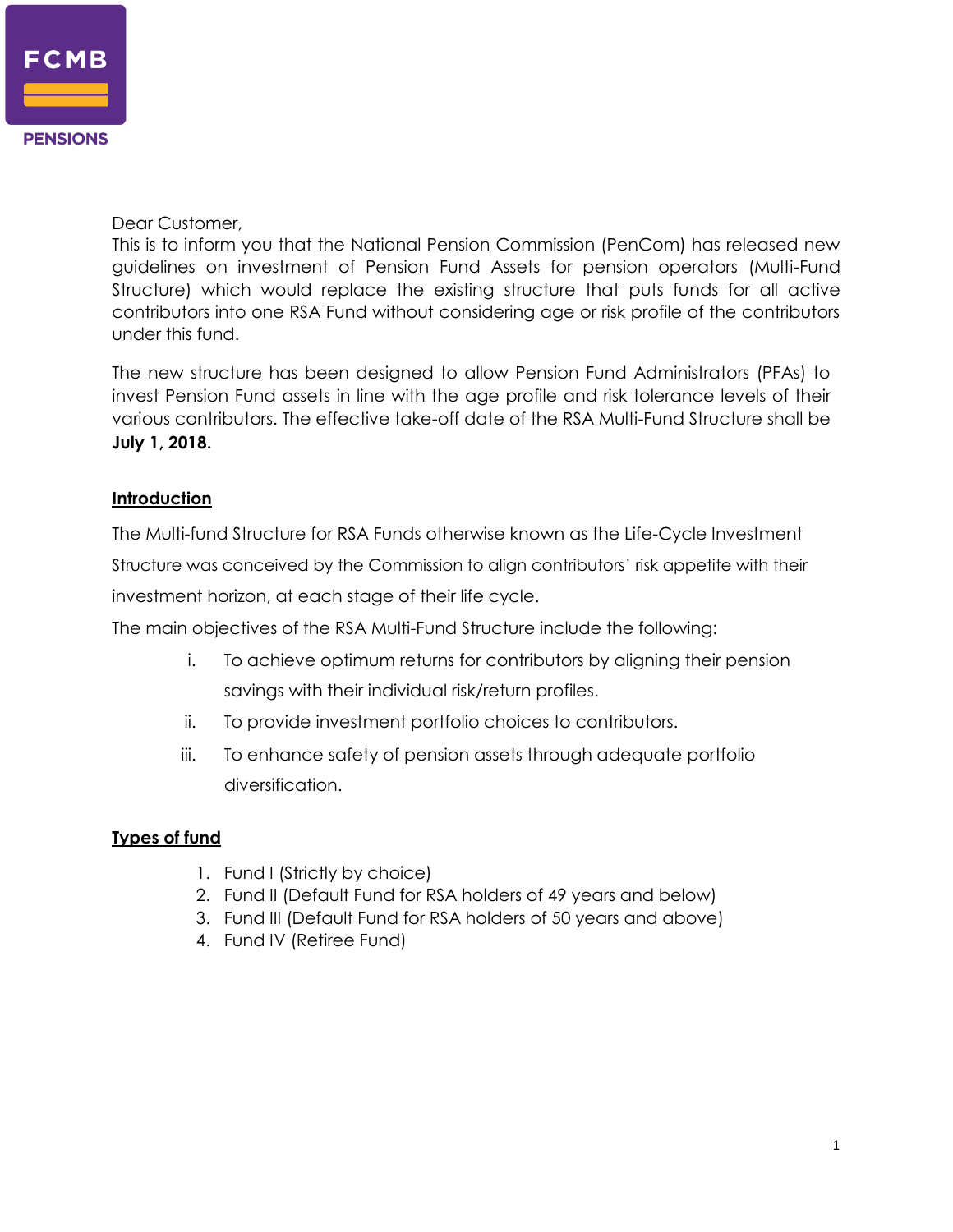# **Features of Each Funds**

PFAs shall create and maintain four RSA Funds as follows:

- i. Fund I:
	- (a) For Contributors that are 49 years and below (by choice).
	- (b) All active Contributors aged 49 years and below, shall remain in
- ii. Fund II:
	- (a) Default Fund for all Active Contributors that are 49 years and below.
	- (b) All active Contributors aged 49 years and below, shall remain in Fund
	- II, which is the current RSA Active Fund.
- iii. Fund III:

For Active Contributors aged 50 years and above.

iv. Fund IV:

Retiree Fund

# **Implementation and Take-off Date of Multi-Fund Structure**

On the effective take-off date (**July 01, 2018)** of the RSA Multi-Fund Structure, the following shall apply:

- i. All active Contributors aged 49 years and below, shall remain in Fund II, which is the current RSA Active Fund.
- ii. All active Contributors aged 50 years and above, shall be moved to Fund III, at a nominal unit price of  $\mu$ 1.0000.
- iii. All existing Retirees shall remain in Fund IV.
- iv. Any transfers to Fund I, shall be upon the sole request of the RSA holder, and shall be at a nominal unit price of N1.0000.

# **Fund I**

- i. The nominal Value of an Accounting Unit (VAUF) or Unit Price shall be N1.0000 at the commencement (take-off) date.
- ii. PFAs shall redeem units from the RSA 'Active' Fund in respect of contributors that are 49 years and below, who have formally applied to move to Fund I. The Naira value of the balance in their RSAs shall be transferred to purchase units in Fund I at the nominal Unit Price of N1.0000 on the effective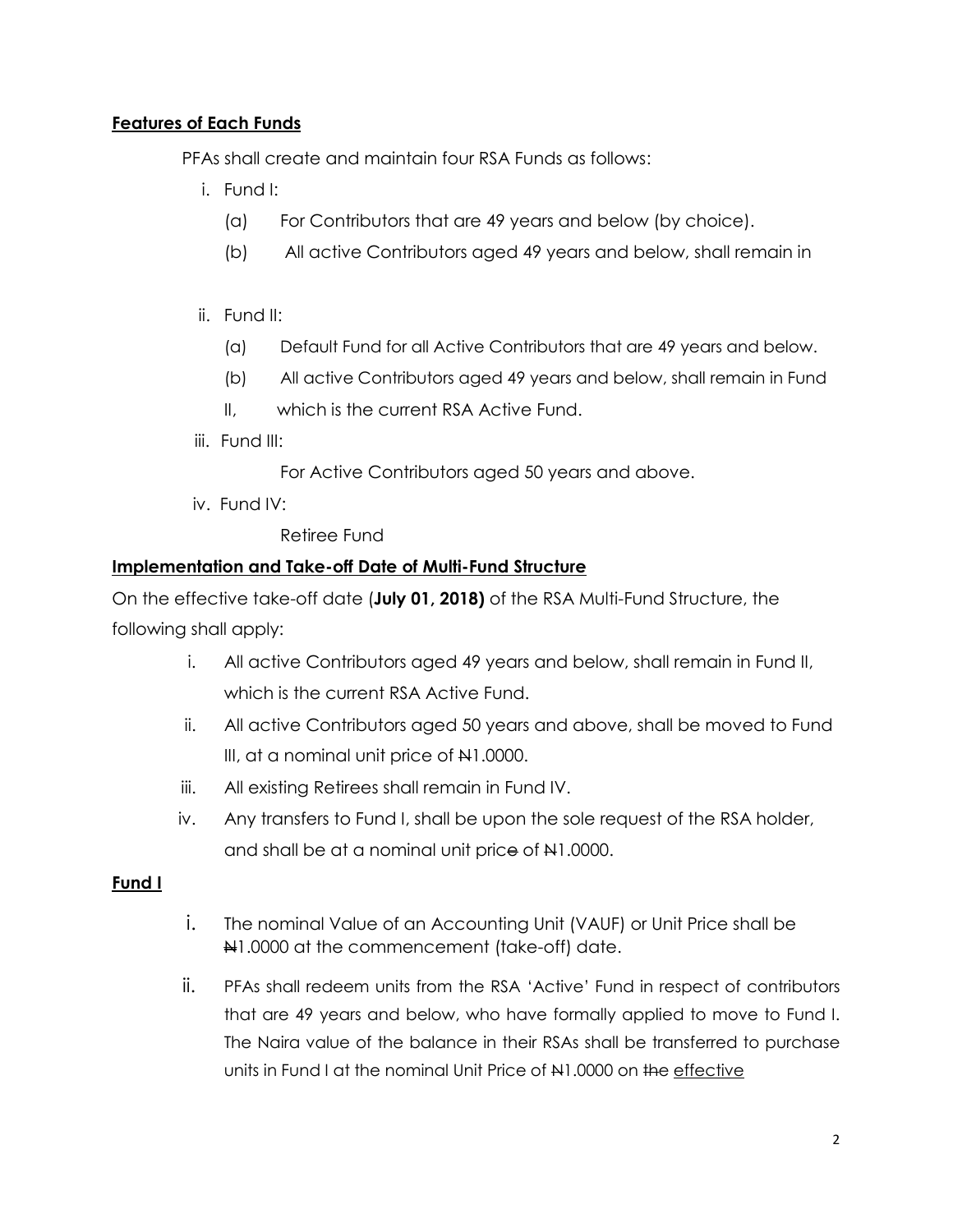take-off date (1st day of effective implementation of the Multi-fund Structure).

iii. Subsequent entrants into Fund I after the take-off date shall buy into the Fund at the Value of an Accounting Unit of the preceding day.

# **Fund II**

- i. This is the current RSA 'Active' Fund and shall be known as "Fund II". This is the default Fund for contributors that are within the age bracket of 49 years and below.
- ii. Fund II shall continue to maintain the Value of an Accounting Unit (VAUF) of the current RSA 'Active' Fund, which is computed on the basis of the Net Assets Value and the total number of Accounting Units outstanding.
- iii. Members of Fund II (49 years and below) are allowed to move to Fund I, based on a formal application.

# **Fund III**

- i. New entrants into Fund III after the take-off date shall buy into the Fund at the Value of an Accounting Unit of the preceding day.
- ii. Members of Fund III (50 years and above) shall not be allowed to move to Fund I. However, members of Fund III can move to Fund II, if they so wish.

# **Fund IV**

PFAs shall maintain the RSA Retiree Fund to be known as "Fund IV". Fund IV shall continue to be maintained in accordance with the Guidelines on Retiree Fund.

- i. Active Contributors (members of Funds I, II and III) are not eligible to buy into Fund IV, except upon retirement.
- ii. Members of Fund IV are not allowed to move out of the Fund.

Contributors that wish to move to a new Fund shall be required to indicate their choice in writing to the PFA. The PFA shall thereafter transfer / buy into the indicated Fund at the opening Value of an Accounting Unit of the Fund on the date of transfer.

PFAs shall maintain proper books of account on all the Funds in accordance with the Fund Accounting Guidelines issued by the Commission.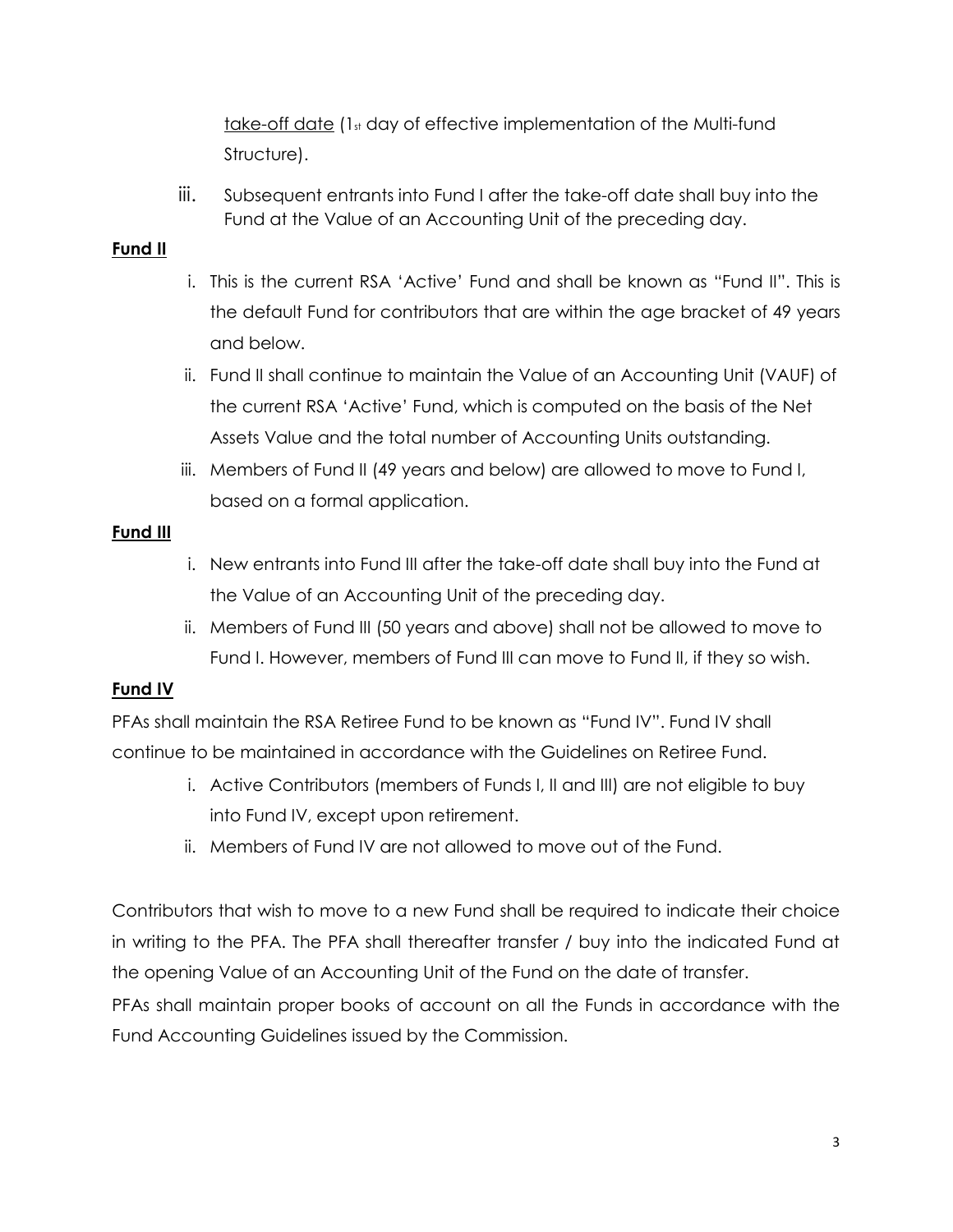#### **Investment Management**

The investment of pension fund assets in the various Funds shall be in accordance with the Regulation on Investment of Pension Fund Assets, issued by the Commission.

## **Some Frequently Asked Questions concerning the Multi Fund Structure;**

## **1. What does the Multi-Fund Structure mean?**

The Multi-Fund Structure represents a framework that aims to combine the age and risk profile of RSA holders by dividing the RSA Fund into four individual Funds. The current RSA Fund will be broken into three distinct Funds, while the RSA Retirees Fund would represent the 4th Fund.

# **2. What are the benefits of Multi-Fund Structure?**

The Multi-Fund Structure gives a contributor more control over how their pension funds are invested based on their risk tolerance. For Example, a contributor in Fund III owing to the default grouping based on age, may have more tolerance for risks and uncertainty and could request to be moved to Fund II.

# **3. What are the impacts of Multi-Fund Structure on my future pension assets at point of retirement?**

The Multi-Fund Structure gives you more opportunity to achieve your retirement comfortably as it takes cognizance of risk and age.

## **4. What does variable income instruments mean?**

Variable income instruments represent investments that yield income or returns that cannot be pre-arranged from the date the investments were made. There is daily fluctuation in the prices of such instruments and this category include Ordinary Shares, Real Estate Investment Trust, Infrastructure Funds and Private Equity Funds.

These investments have the tendency of generating attractive returns over the long term but could be risky due to uncertainty and fluctuations in market prices and returns.

# **5. How does age and risk profile affect how my pension funds are invested?**

When investing funds, everyone has a limit to the amount of risk that they can take. This is termed risk tolerance. Basically, younger individuals seem to have more ability to take risks as they still have time to regain from loses (if any). As a person gets close to retirement, it is safer to limit the amount of risks they take and reduce exposure to uncertainty as they would start drawing down on their pensions within a short period.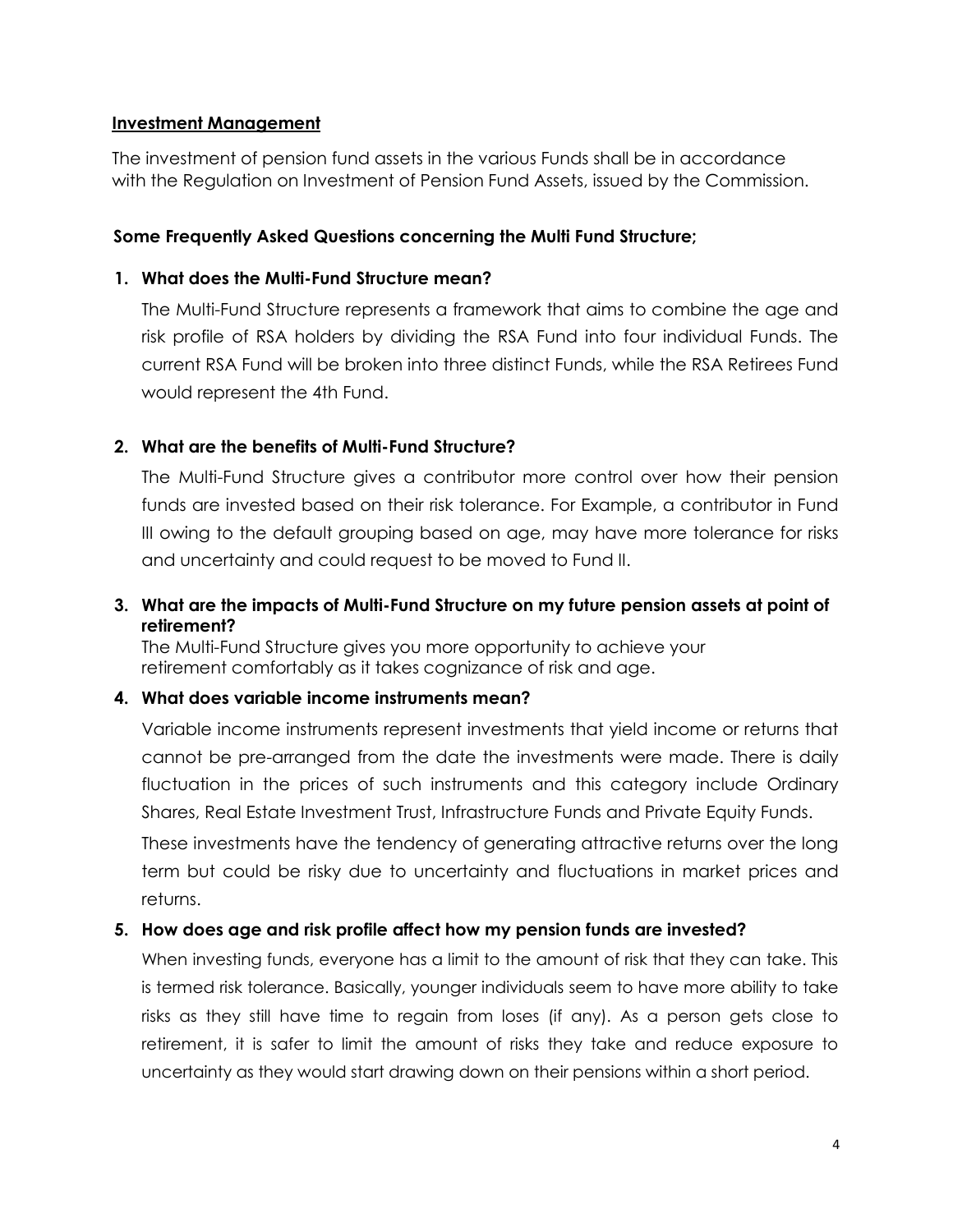Hence, the allowable exposures to variable income instruments have been designed such that Fund I has the highest allowable limit which is followed by Fund II, III and IV respectively, Thereby reducing the risk and uncertainty of contributors in line with their ages.

### **6. Can I choose my preferred Fund Type to be assigned to?**

On July 1, 2018, a default procedure would be implemented on all Funds. This means that all active contributors who are 49 years and below would be moved to Fund II while active contributors who are 50 years and above would be moved to Fund III.

Afterwards, an active contributor can make a formal request to his or her Pension Fund Administrator to move from one fund to another which is subject to Guidelines by the National Pension Commission. This means that an active contributor who is 49 years and below can opt for Fund I, while an active contributor in Fund III could request that his or her funds be moved to Fund II. Nevertheless, the regulation does not allow an active contributor in Fund III to move to Fund I while an active contributor in Fund II is not allowed to move to Fund III which is mainly for active contributors that are above 50 years.

## **7. Is it possible to move between Fund types?**

An active contributor may formally request to move from one Fund type to another Fund type within a Pension Fund Administrator once in 12 months without being charged.

Where an active contributor requests for any additional movement from Funds within a 12 month period a fee shall be charged which represents an amount not less than a minimum value, to be determined by the Commission from time to time.

**8. Between the contributor and the PFA who takes responsibility for the movement?** The

contributor has the right to move between funds depending on his or her preference. However, the Pension Fund Administrator will be responsible for implementing the movement upon receipt of a formal request from the contributor.

#### **9. Will my balance change when my PFA begins the Multi-Fund Structure?**

No, your RSA balance will not change due to introduction of the Multi-Fund Structure because the balance would be switched to the suitable fund without charges. However, future increase in your RSA balance would depend on contributions which include mandatory monthly contributions, voluntary contributions as well as returns generated by the Pension Fund Administrator on that individual fund.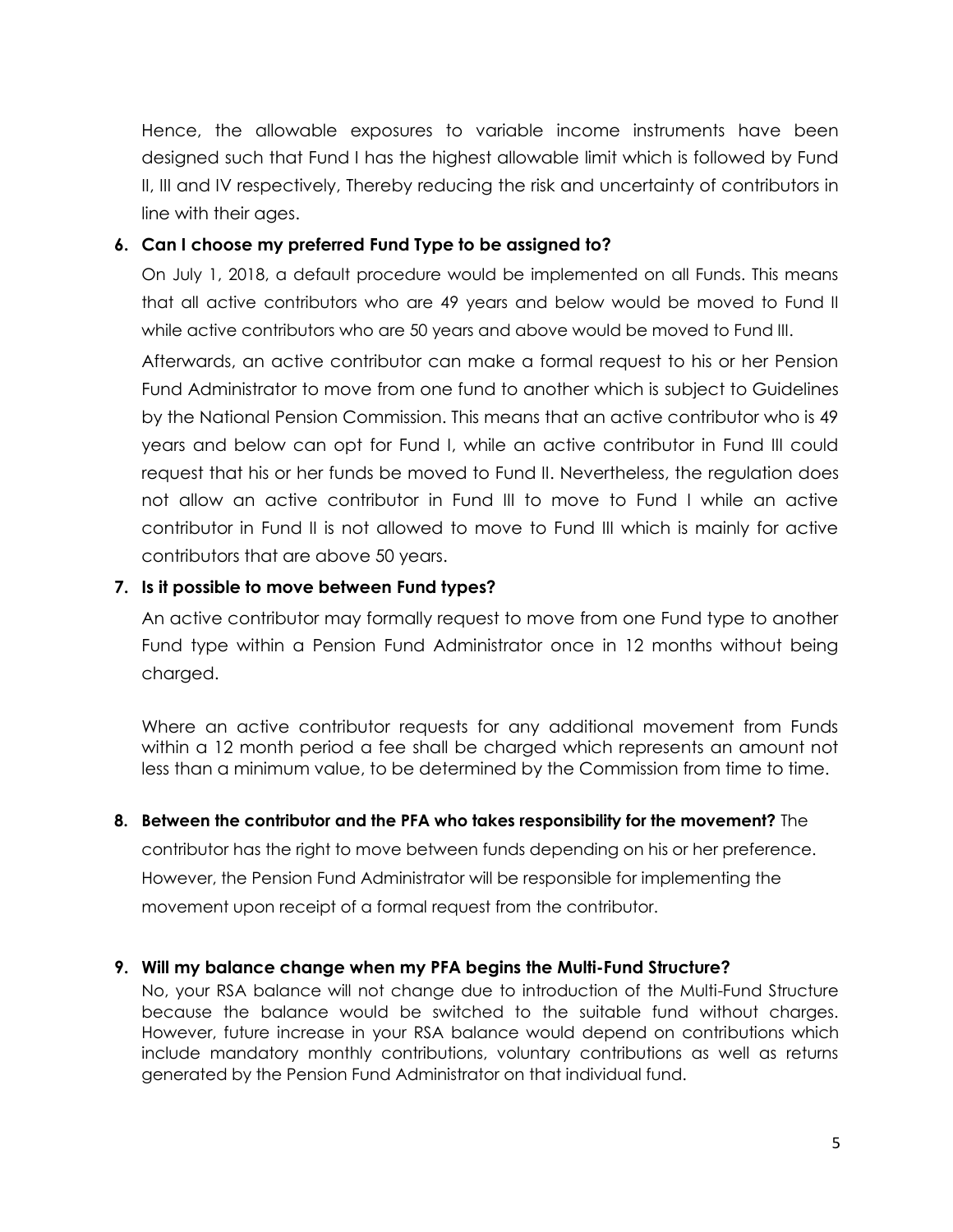#### **10. What do I require to move from one fund type to another?**

To move from one fund type to another, you would be required to make a formal request and submit to us for processing.

#### **11. Who do I contact for advice before taking a decision to move my funds?**

We would advise you regarding the fund performance and indices to enable you take an informed decision.

# **12. Which Fund Type will I be assigned, if my date of birth was erroneously captured?**  You would have the opportunity to check and update your records in our Database before the transition begins.

# **13. Can I separate my mandatory contributions and voluntary contributions into different fund types?**

Every contributor is entitled to only one RSA PIN for all types of contributions. Hence, your mandatory contributions would be in the same Fund type with your voluntary contributions.

**14. Will there be different or same fund price for mandatory and voluntary contributions?** The mandatory and voluntary contributions will have the same fund price as they will be invested in the same fund type that the contributor selects.

### **15. Are there Multi-Fund options for the Approved Existing Schemes?**

The Approved Existing Schemes (AES) are regulated by the Board of Trustees who has the right to structure the portfolios in the best interest of the beneficiaries based on PenCom's approval.

#### **16. Can an RSA holder who has made a withdrawal such as 25% and unemployed request for movement of his or her funds under the Multi Fund Structure?**

Yes, the regulation does not have restriction for movements due to withdrawal of 25% provided the individual is below 50 years; he or she is allowed to switch between Fund I and Fund II.

## **17. Can a client below 50 years move to Fund III?**

No, Fund III is mainly for active contributors who have reached 50 years and above.

## **18. If I decide to switch from Fund II to Fund I, is it possible to move back to Fund II?**

It is possible, however it would be at a cost if you are switching within 12 months.

#### **19. Can I have access to the financial reports of other funds?**

Yes, the fund prices would be published daily on our website and quarterly report would be sent to contributors with registered emails.